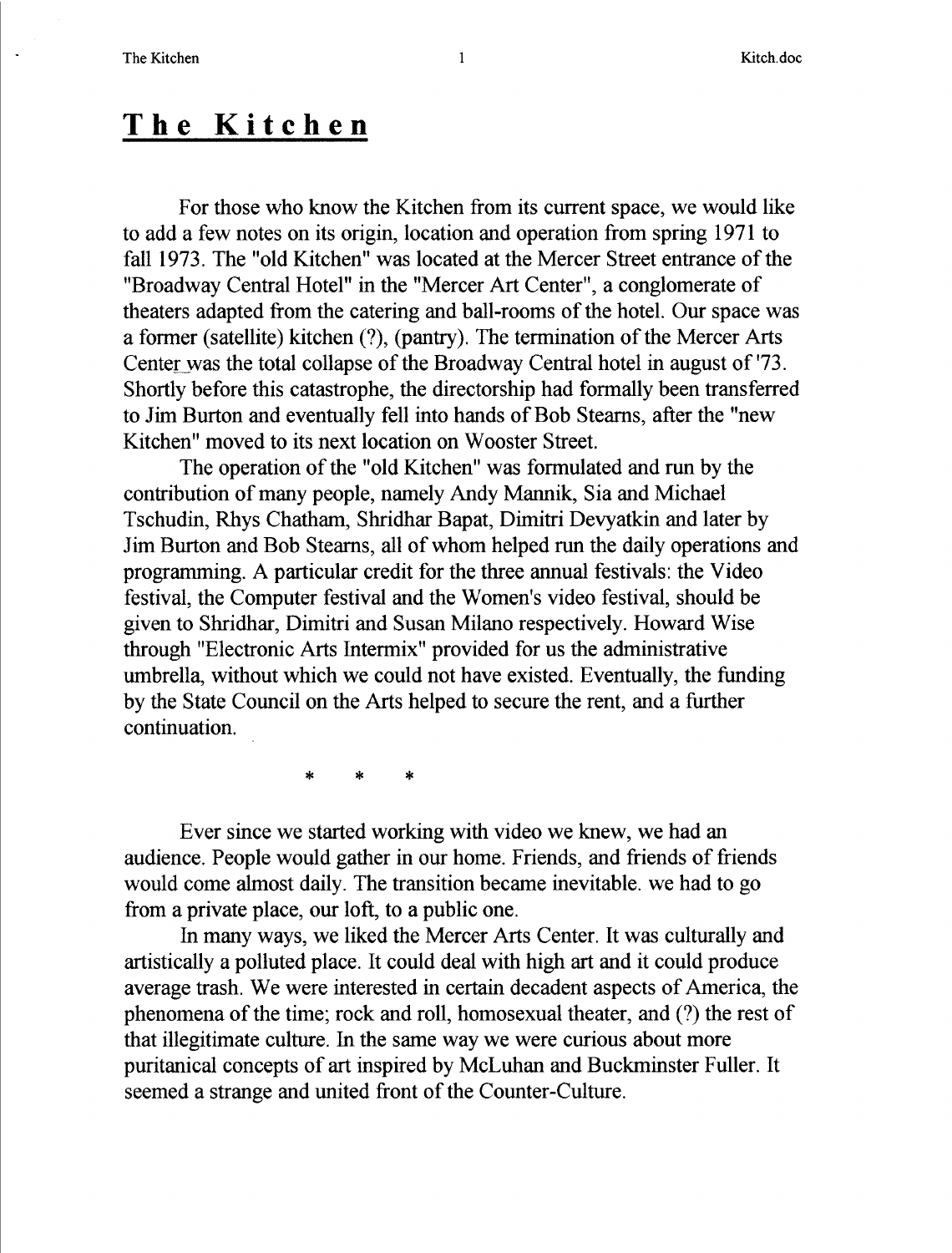The music in particular carried a similar kind of schism; on the one hand it was technological, represented by people working with synthesizers or certain textures of sound, generated by machines . On the other hand, it was an almost theatrical rejection of established musical conventions of performing. It was difficult to separate these tendencies within new music. our personal interest was performing video. Very soon we understood the generic relationship of video to other electronic arts, and this realization became our guiding policy.

To us it was difficult to become establishment. we did not want to administer, or have an office, or even a phone. There was a pay phone by the door. Our idea of programming was not to select or curate, but to mediate and accommodate. No one was auditioned, turned down or doubted and no one was served either, since there was no staff. People around were creative artists, colleagues. The performers would bring their own crew, their own equipment and their own audience. At the end of the evening the audience would help stack chairs, and sweep the floor. Some artists insisted on showing for free, but if there was a donation, the artist had a choice to collect it, split it or leave it to us . Almost everybody let us keep the box, which paid for the monthly calendar and petty cash.

It was this loose administrative arrangement that let people participate spiritually in the directorship. So, if there was any virtue in our arrangement, it was the participation. Once a place is well-administered it becomes a victim of its own well-working. It includes or excludes, seeks its hierarchy of qualities and eventually becomes an established idea, not always in harmony with the needs of time. There is a self-preserving instinct within every creative person; preferring the sense of creative freedom to being bound to a successful institution (model). Every instinct within the daily operation is superbly important. The kitchen was only as successful as the artist of that particular day. It was reborn every 24 hours . Of course there were catastrophes . Only an environment creatively secure can afford them. We would not have had a telepathic concert from Boston, if the event were advertised months in advance, and the artist getting a fee.

The impulse to create a concept such as the Kitchen should not be perceived as an administrative fundraising initiative . Loking back, we lived in a unique situation when a generation under a flag of alternate culture arrived to formulating its own manifesto. Suddenly it was ready and eager to express it . We went into this venture with <sup>a</sup> simple and innocent belief that